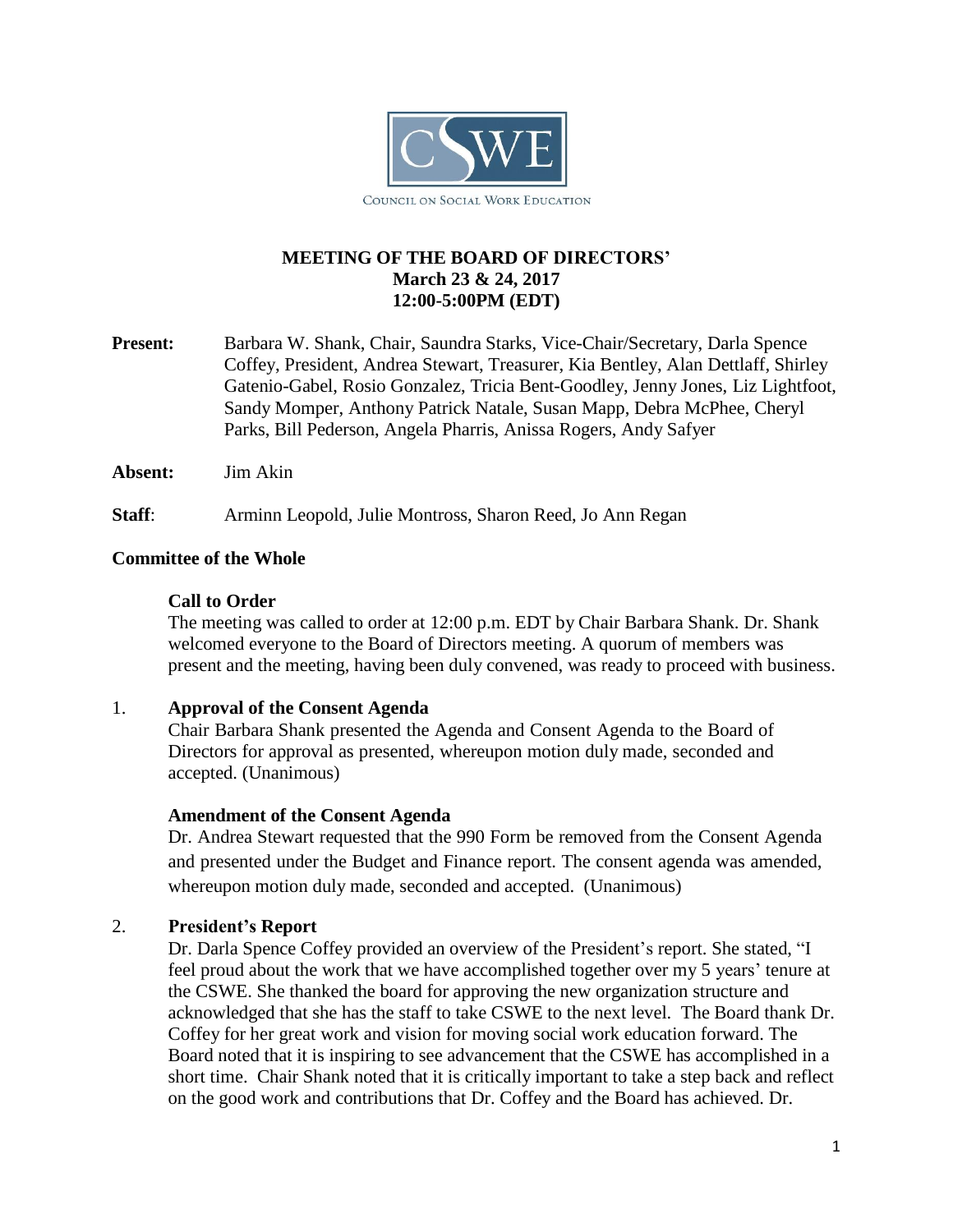Coffey concluded her report, whereupon motion duly made, seconded and accepted. (Unanimous)

*Click on ["Dr. Coffey's](https://cswe.org/getattachment/About-CSWE/Governance/Board-of-Directors/President-s-and-Programmatic-Reports/President-s-report-2017-final.pdf.aspx) Report" to read about her work.*

## 3. **Budget & Finance**

Dr. Andrea Stewart and Mr. Arminn Leopold provided an overview of the Statement of Financial Position FY2017, Statement of Activity FY2017, and the 990 Form to the Board of Directors for approval as presented. Dr. Stewart and Mr. Leopold concluded their report, whereupon motion duly made, seconded and accepted as amended. (Unanimous)

*Click on "Statement of Financial [Position and Statement](https://cswe.org/getattachment/About-CSWE/Governance/Board-of-Directors/Meeting-Minutes/FY-2017-December-31st-Financials.pdf.aspx) of Activity FY2017" to read the reports.*

# 4. **Investment Report**

Dr. Alan Dettlaff provided an overview of the Investment Report to the Board of Directors for Approval as presented. The report noted that 2017 remains positive as fundamentals look healthy. Dr. Dettlaff concluded his report, whereupon motion duly made, seconded and accepted as amended. (Unanimous)

### 5. **Board of Directors Self-Evaluation**

Chair Barbara Shank provided an overview of the Board's Self-Evaluation results. She thanked members for their participation and encouraged them to continue to provide feedback on how to make the Board more efficient. Chair Shank concluded her report.

### 6. **IT Project Update**

Mr. Arminn Leopold provided an update on the CSWE new website and Mr. Haitao Lin demonstrated the navigation process. Dr. Coffey requested that the board and commissions/councils provide feedback on the website as we continue to organize the content. She thanked Mr. Leopold, Mr. Haitao and Mr. Wong for their work in launching the new website. Mr. Leopold and Mr. Haitao concluded their update.

### 7. **SocialWorkCAS Update**

Dr. Coffey provided an update on SocialWorkCAS. She noted that an online survey was conducted and 119 social work students were asked the following questions:

- Do you think a centralized application service (CAS) will be helpful during the application process?
	- Responses: 71% Yes, 15% Unsure, 11% Other, 3% No
- Would you be willing to pay \$75 for your first application and \$45 for any additional applications Responses: 34% Yes, 41% Unsure, 25% No
- What do you consider the top 3 reasons to use a CAS? Responses: 92% Ability to submit multiple applications from one application system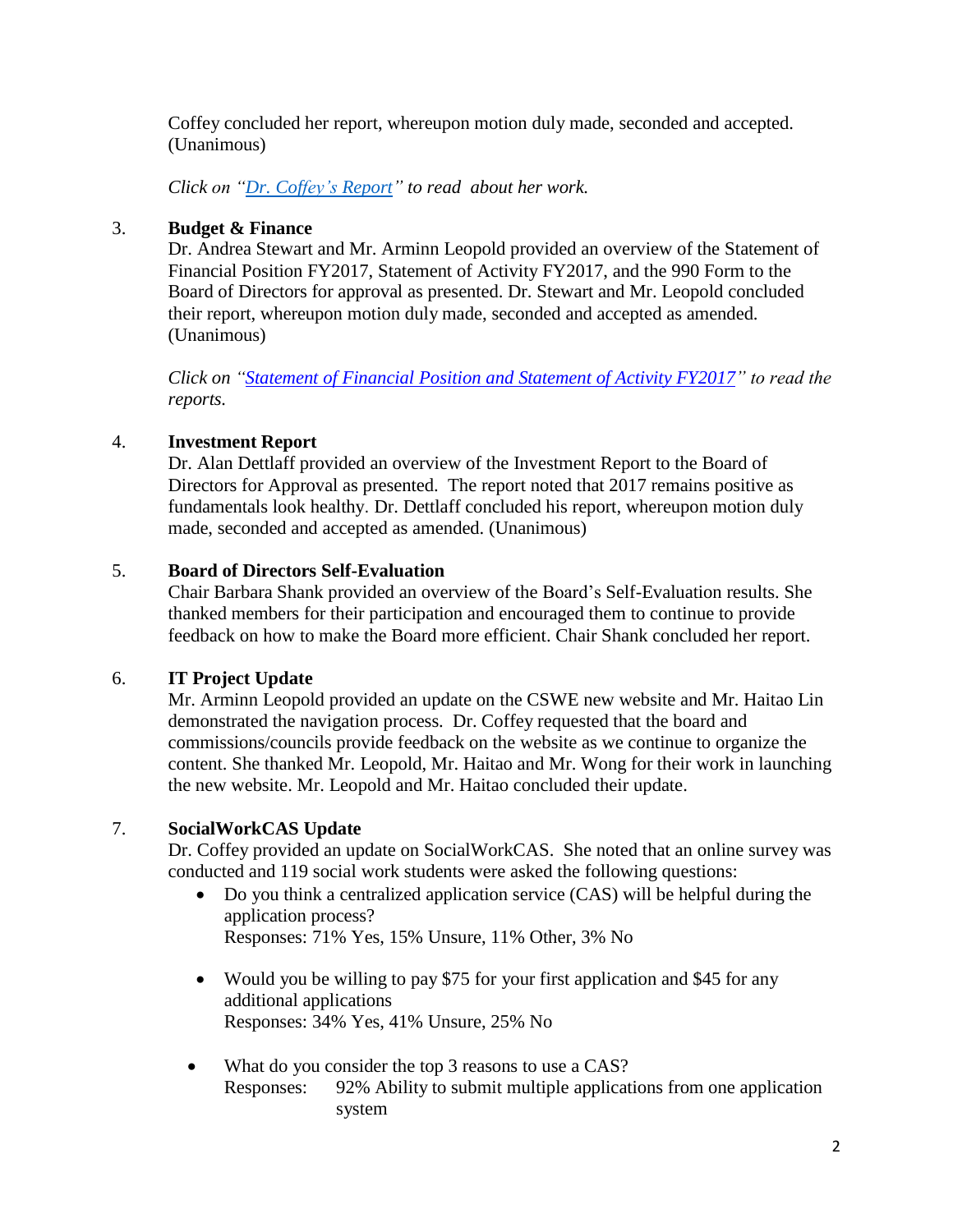76% Ability to submit and monitor one set of recommendation letters and transcripts 63% Real-time notifications about application

Discussion ensued and Dr. Coffey concluded her update.

### 8. **Accreditation for Practice Doctoral Programs Update**

Dr. Jo Ann Regan provided an update on the Accreditation for the Practice Doctoral Programs. She reported that the Commission on Accreditation and the Commission on Educational Policy sub-committees have drafted a timeline for moving forward. The committees will meet in April to review the timeline document and send it to all involved organizations to see how they may want to engage.

#### 9. **Technology Update**

Dr. Regan provided a Technology Update. She reported that NASW had convened a group that included CSWE, CSWA and ASWB; a draft document has been completed. Dr. Regan concluded her report.

#### 10. **Environmental Justice White Paper Update**

Dr. Shirley Gatenio-Gabel provided an update on the Environmental Justice White Paper. She reported that the paper was not ready for Board approval and needed more work. Dr. Shirley Gatenio Gabel and Dr. Jenny Jones recommended that the committee revisit the document to flesh out the details.

#### 11. **Recognition and Awards Committee**

The Recognition and Awards Committee made a recommendation to the Board of Directors that the 2017 Professional Awards nominations be presented to; Dr. June Hopps, Significant Lifetime Achievement in Social Work Education Award, Kathryn Collins, Distinguished Recent Contribution to Social Work Education Award, Dr. Phyllis Black, Service and Leadership in Social Work Award and Ms. Mildred Joyner, Service and Leadership in Social Work Award. The Board accepted the committee's recommendations as presented, whereupon motion duly made, seconded and accepted. (Unanimous)

#### 12. **CCFD Socially Responsible Conference Planning Recommendations**

Dr. Cheryl Parks provided an overview of the Council on Conference and Faculty Development Socially Responsible Recommendations related to social justice issues.

Recommendations Identified:

- If there are laws prohibiting State Funding of Travel to Certain States and if the APM is planned to be held in that State, to consider moving the venue of APM.
- Work with CSWE insurance underwriters to identify ways to cover costs for moving APM venue.
- CSWE to add clauses in the hotel contracts if change in is necessitated due to social justice related issues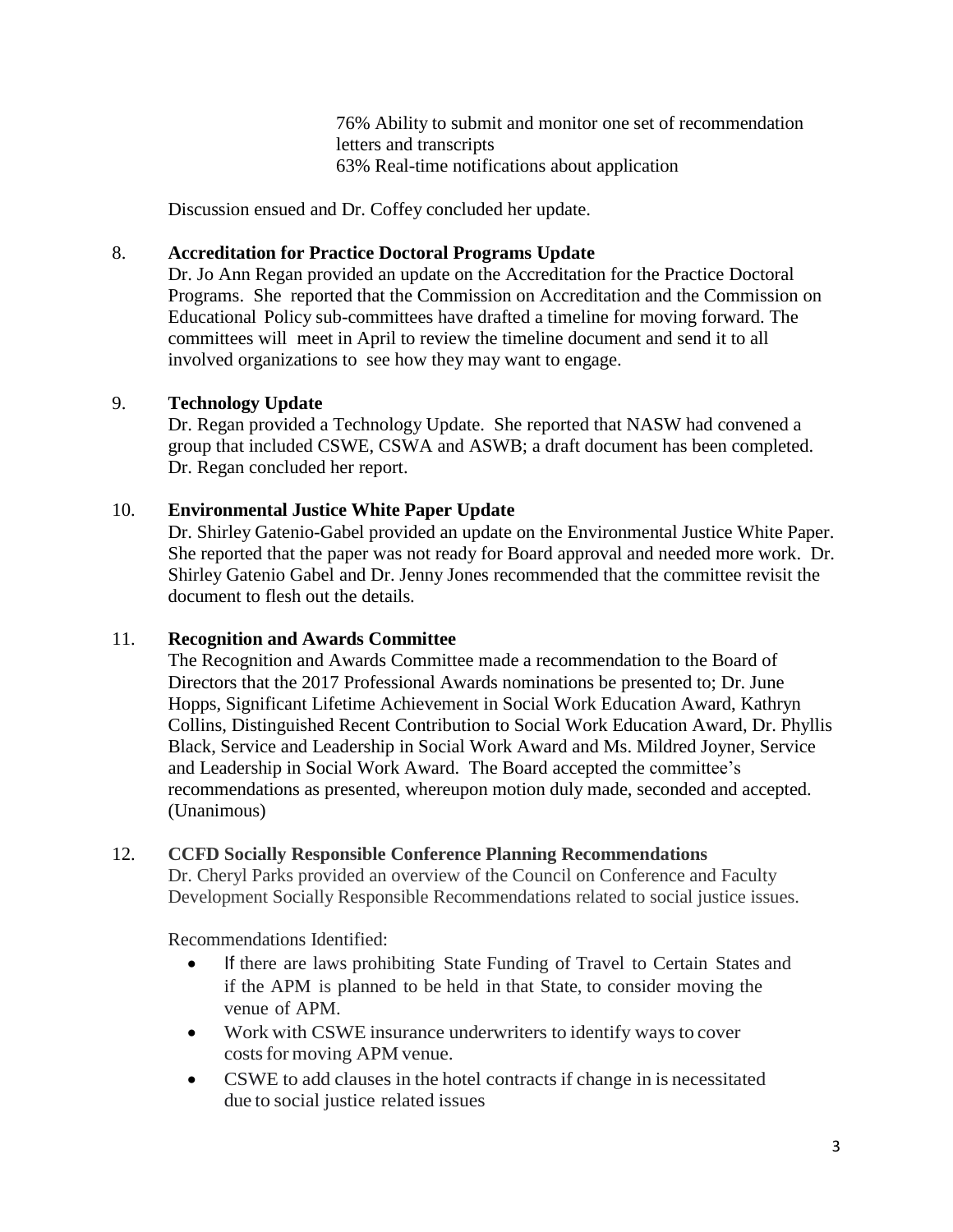- $\bullet$  If it's possible to move location (city/state), the hotel could identify a venue (same group fore.g. Marriott) to another city without much monetaryimpact.
- Identify environmentally friendly cities/hotels (green venues)
- If the location cannot be moved (time or other constraints):
	- Offer sessions at the conference around the particular issue that is not reflective of social justice.
	- CSWE, as an organization to acknowledge the issue at the opening plenary.
	- Extend an invitation to someone from that city who is most affected by the issue to have input into the discussion

The board recommended that the CSWE staff create a Conference Site Selection Policy to be presented to the board at the October 2017 board meeting. The Board of Directors received the CCFD recommendations as presented and thanked the council for their work. Dr. Parks concluded her report.

# 13. **Affirmative Action Policy Update**

Dr. Saundra Starks provided an overview of the Affirmative Action Policy. The Board recommended that the terminology "historically underrepresented" be replaced with "historically marginalized" throughout the policy. Additionally, Page 2 under Governance, changed from *"Ensure that a database of members*" to "*Ensure that a database of all elected and appointed positions,*" whereupon motion duly made, seconded and accepted as amended. (Unanimous)

### 14. **Bylaws Revisions**

Dr. Tricia Bent-Goodley provided an update of the bylaws proposed revisions. She reported that the consultant has provided feedback that will be incorporated in the new bylaws draft and presented to the Board of Directors for review. Discussion ensued related to following questions below: Dr. Bent-Goodley concluded her report.

Section 1B:

1. Should we have a member of the Leadership Forum on our Board since we do not have this for other organizations (BPD, NADD, GADE)?

2. Role of ex officio non-voting members (Commissions chairs; Leadership Forum representative).

3. The President and CEO as an ex officio member: voting or non-voting?

Section 3B:

1. The COA chair's ex officio membership on the Executive Committee seems to be a vestige of history. Given that the Executive Committee is empowered to act on behalf of the Board in between full board meetings, should every member of the Executive Committee be a voting member of the Board?